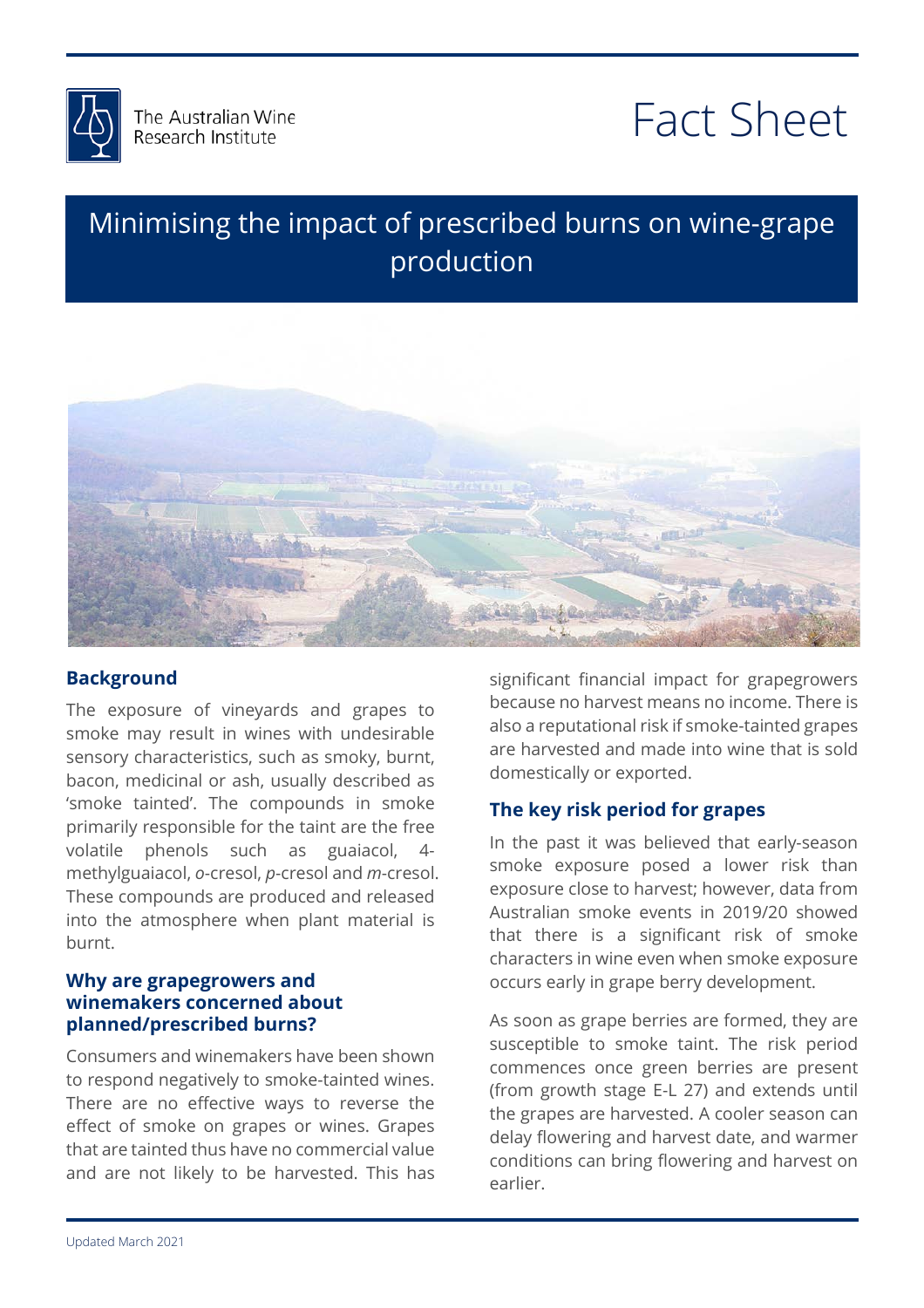

# Fact Sheet

The ideal times to conduct prescribed burns are either before flowering commences or after harvest. Flowering commences in some regions in October, and some varieties and regions are harvested as late as May. Autumn planned burns can potentially cause conflicts with grape producers, particularly for lateharvest varieties such as Mourvedre, Nebbiolo and Cabernet Sauvignon. Also, red wine-grape varieties can be more prone to smoke taint because the red winemaking process requires them to be fermented on skins.

#### **Is there a difference between smoke from prescribed burns and smoke from bushfires?**

Studies have shown that grapes only need to be exposed to a single smoke event, irrespective of the source, to become 'tainted'. Repeated exposure to smoke has an additive effect on the overall levels of smoke taint in grapes and wine. Bushfires, forest fires, planned burns, grass fires and agricultural burns can all cause smoke taint if smoke from those fires is present in a vineyard in at a high enough level for a period of time. Current research suggests fresh smoke presents the greatest risk for smoke taint, but smoke that has drifted hundreds of kilometres has also resulted in smoke taint. Smoke movement from fires varies depends on fire burning dynamics and weather patterns. It is important to understand local weather patterns and likelihood of smoke entering a vineyard at these sensitive times when making a decision to light a burn.

#### **How can the impact of a burn/fire on vineyards be minimised?**

Knowing where vineyards are situated in relation to fire management zones is important for both the industry and planned burn managers. This can help with planning and conducting planned burn activities more effectively.

Timing, weather (wind, temperature, atmospheric conditions), soil and vegetation moisture levels and burn material are all key factors in determining if a vineyard may be affected.

include atmospheric conditions (e.g. in<br>layers), temperature and soil moisture. Efforts should be made to light fires where wind will direct smoke away from vineyards. Other factors that will affect smoke movement include atmospheric conditions (e.g. inversion

The timing of burns should ideally be chosen<br>so that they do not expose grapes to smoke.<br>Understanding the likely timing of flowering. and harvest across a region, through a two-<br>way dialogue that continues through the year<br>is the best way to entimies by replanning The timing of burns should ideally be chosen Understanding the likely timing of flowering and harvest across a region, through a twois the best way to optimise burn planning.

### $\bullet$ **Communication is key**

between planned burn managers and grape<br>and wine associations is crucial in ensuring the interests of all parties involved. Maintaining good communication channels and wine associations is crucial in ensuring that decisions are made that take into account

prescribed burn in an area near vineyards,<br>please contact the local grape and wine vineyards to establish a dialogue and minimise<br>risks of conflict. If you plan to undertake a planned or prescribed burn in an area near vineyards, industry association and nearby wineries or risks of conflict.

Communication should ideally occur well ahead of time, to allow planning to occur prior to high risk times, which are also often when wineries are at their busiest.

Effective communication will minimise the risk of smoke taint and allow contingency plans (such as adjusting harvest dates) to be developed.